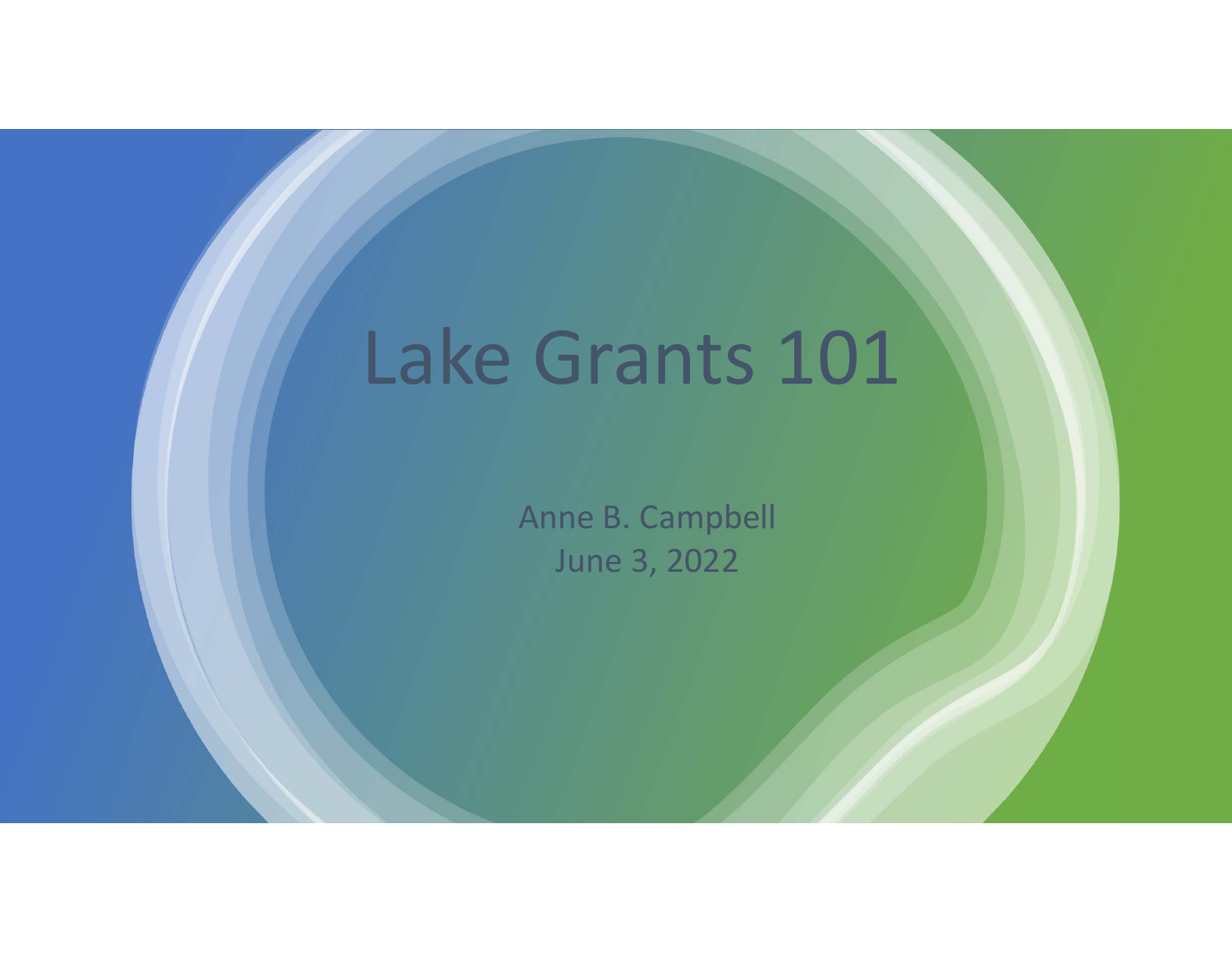#### Why "Kent Lakes"?

- Half of Kent is city or state owned or under easement with DEC or DEP.
- 13 Lakes.
- Total area of Kent: 43.33 sq mi (112.21 km 2).
- Water: 2.82 sq mi  $(7.31 \text{ km}^2) = 6.5\%.$

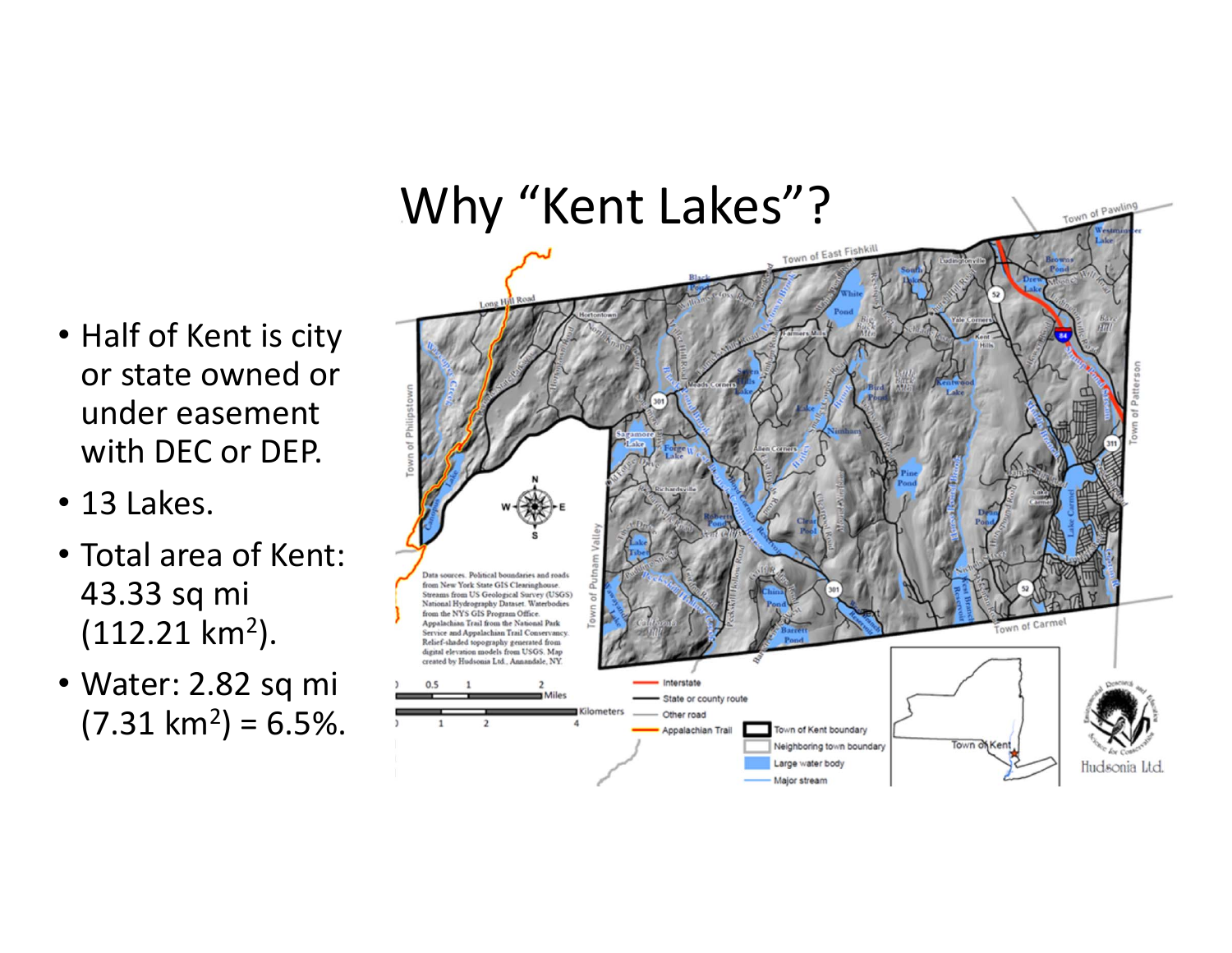## Most of Kent is Watershed

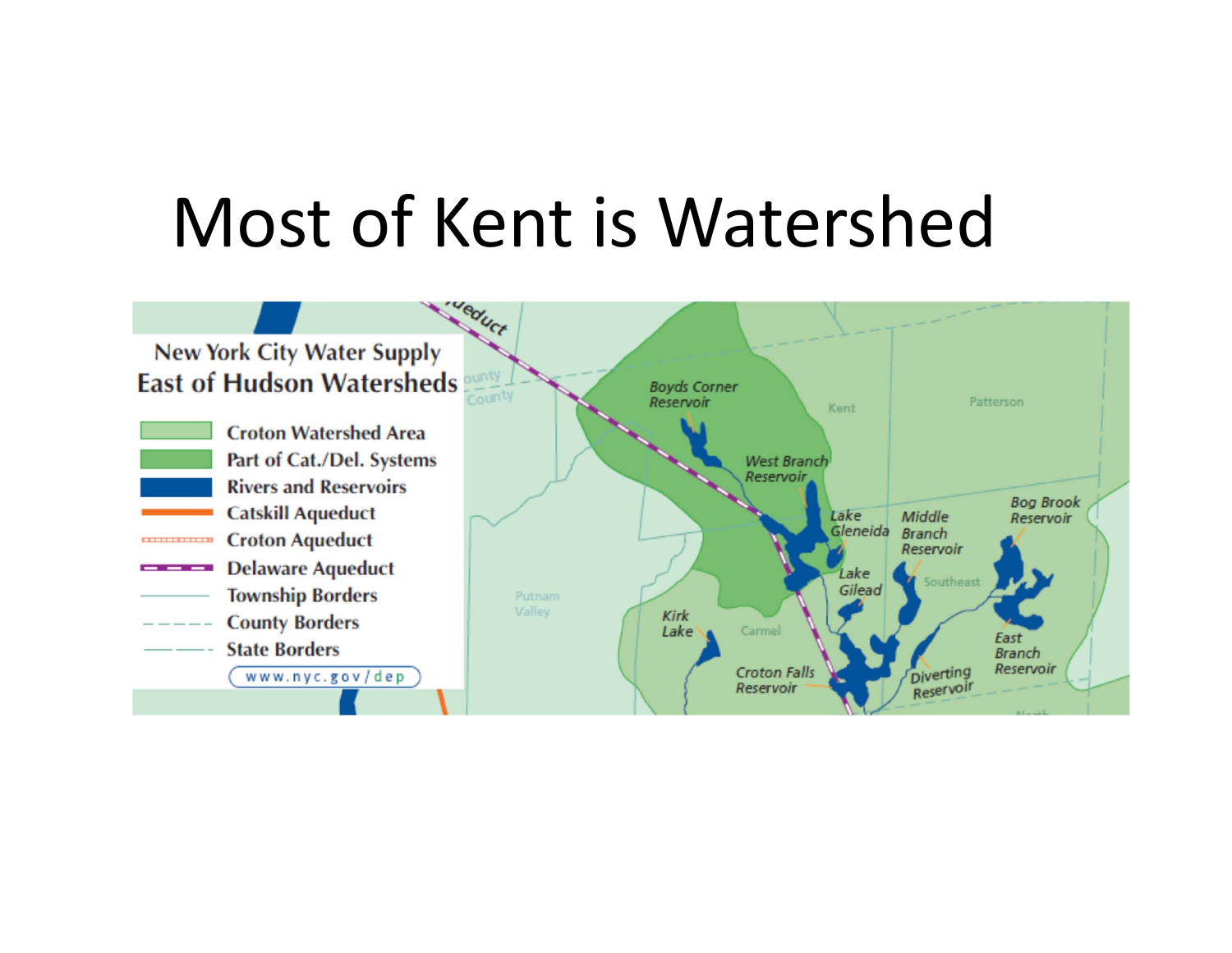#### Where is This Talk Headed?

- History of the lake projects in Kent and the Kent Lakes Committee
- Sources of funding
- Grant application and management, with or without a grant‐writing firm
- Ways to take action

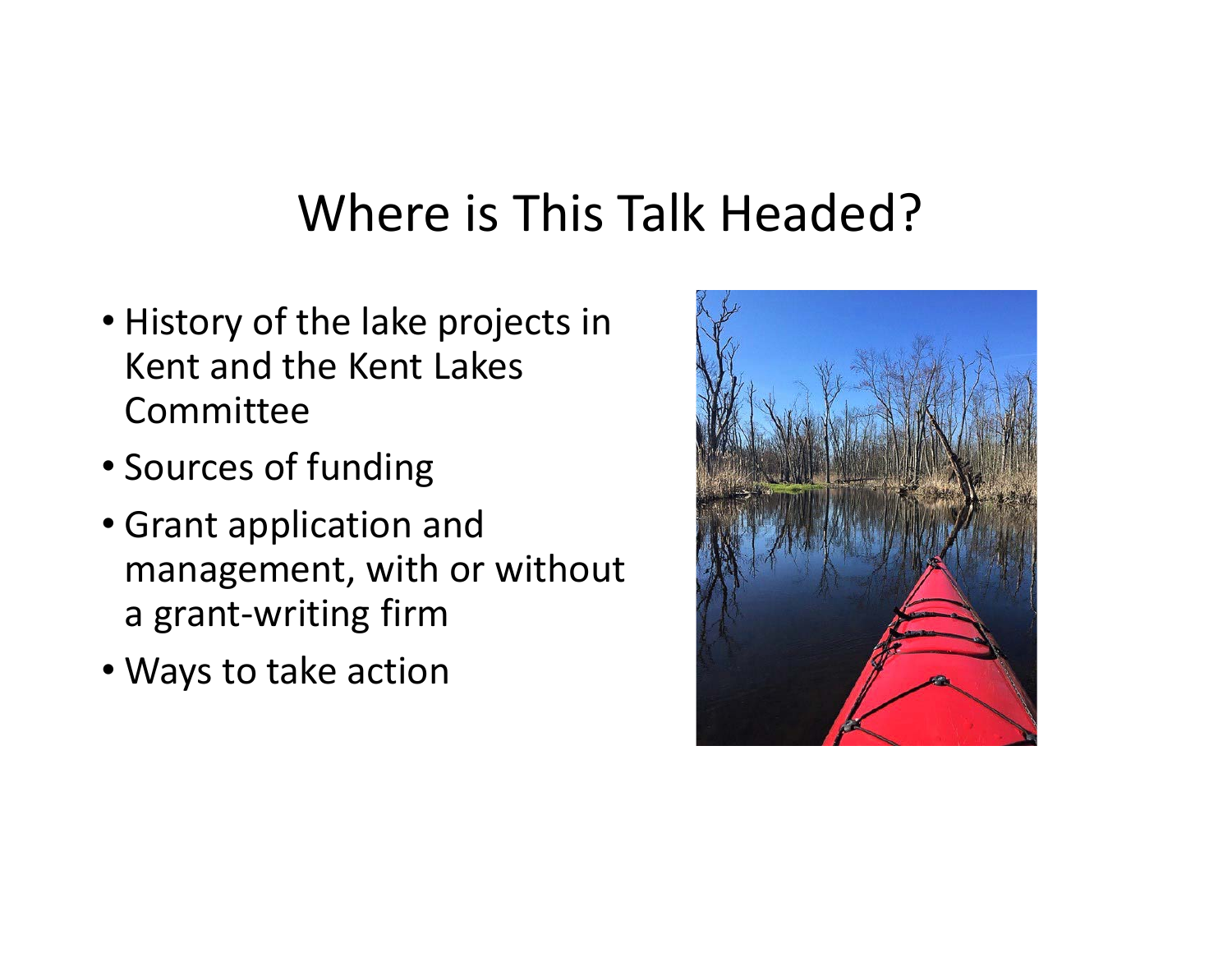#### Lake Projects in Kent

- Kent Lakes Committee formed 2017. Dedicated, knowledgeable volunteers with support from Town's Environmental Consultant, Bruce Barber.
- https://www.townofkentny.gov/kent-lakes-association
- Adopt a Pipe, CSLAP, Trees for Tribs, Buffer in a Bag.
- Harmful algal bloom program ‐ Lake Carmel and Palmer Lake, funded by NYS (2019).
- NEWIPCC wastewater treatment engineering grant for Palmer Lake (2021).
- PRISM grant for removal of Water Chestnuts at County Park in Kent (2019‐ ongoing).
- PRISM grant for Aquatic Invasives (2021).
- East of Hudson stormwater projects (16 projects, various dates).
- NYS DEC High hazard dam engineering grant (2021).
- NYS DEC Streambank stabilization engineering grants (2021).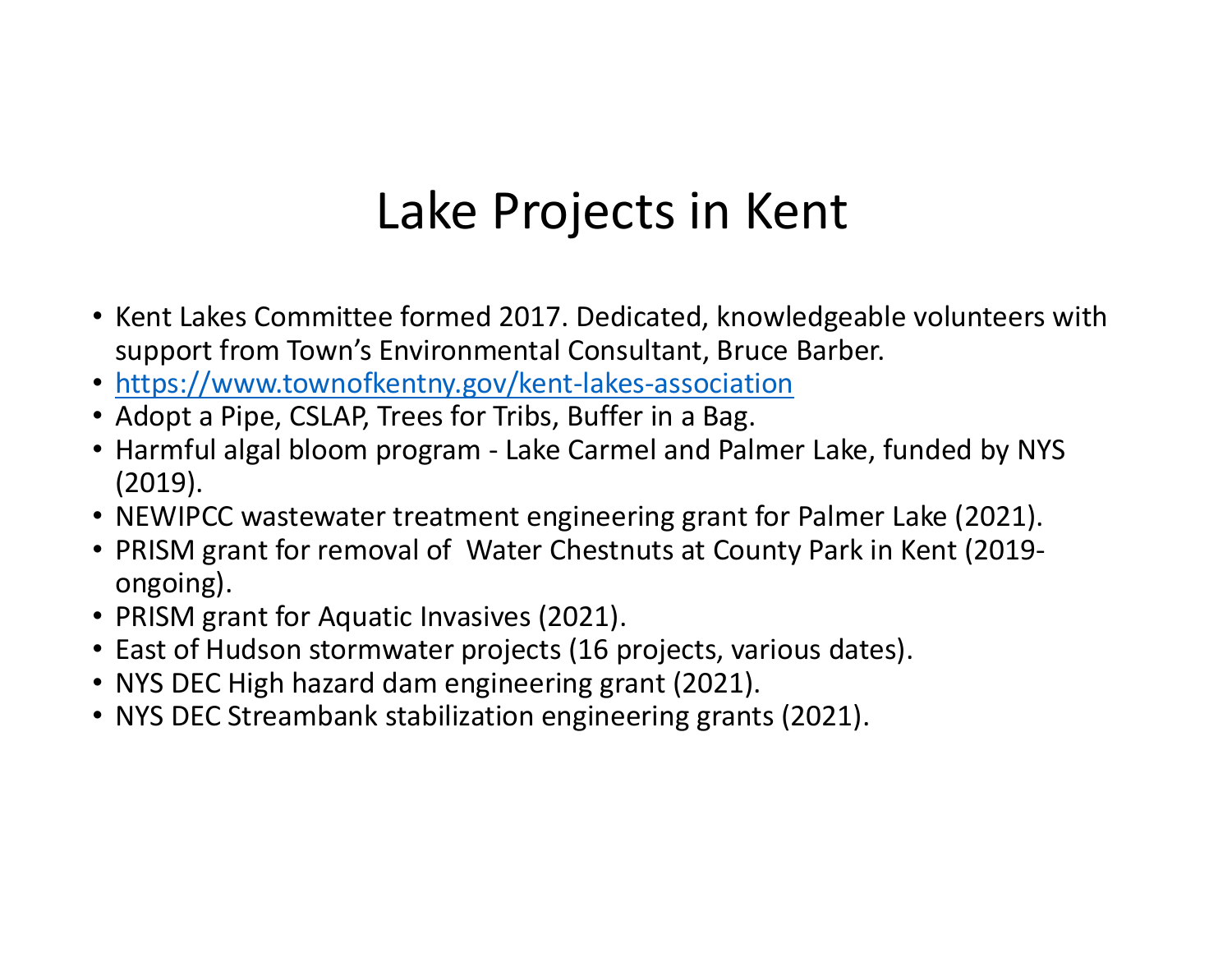

### Funding Streams

- State Assembly and Congressional Appropriations.
- NEIWPCC New England Interstate Water Pollution Control Commission https://neiwpcc.org/.
- DEC grant programs https://www.dec.ny.gov/pubs/grants.html e.g., Hudson River Estuary, Water Quality Improvement, Non‐ agricultural Non‐point‐source Pollution, Climate Smart.
- East of Hudson Watershed Corporation https://eohwc.org/
- Putnam County Soil and Water Conservation District funds via local Town Board.
- PRISM Partnerships for Regional Invasive Species Management https://www.dec.ny.gov/animals/47433.html https://www.lhprism.org/.
- Trees for Tribs https://www.dec.ny.gov/animals/77710.html.
- Watershed Agricultural Council https://www.nycwatershed.org/.
- Buffer in a Bag https://www.dec.ny.gov/press/124734.html.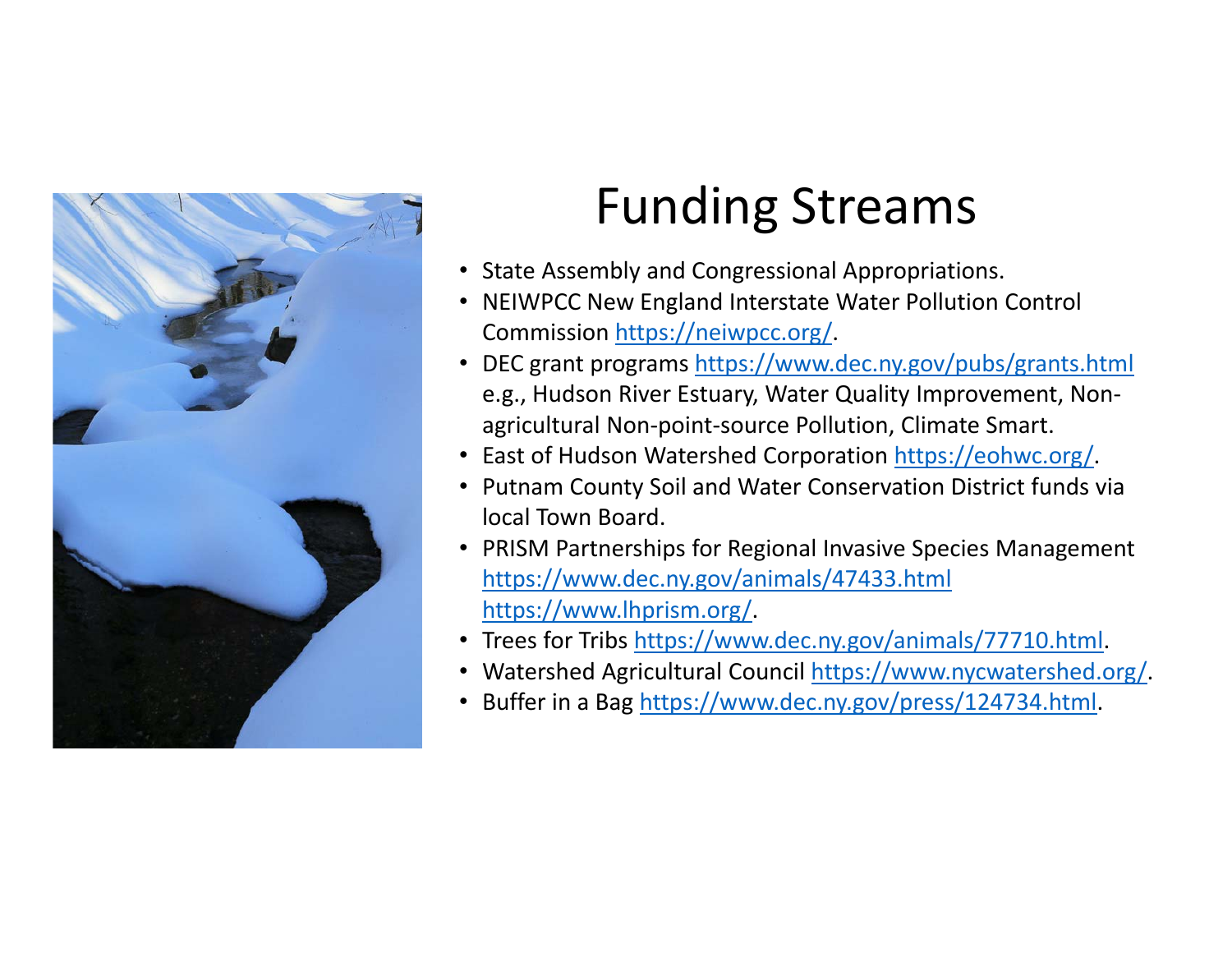### Who Can Receive Grants?

- Municipalities (town, city, county, etc.)
- Non‐profit entities: foundations, educational institutions, etc.
- *Private associations and even homeowners can apply for PRISM, Trees for Tribs, Buffer a Bag.*
- Examples:
	- Kent Conservation Foundation formed by the Kent Conservation Advisory Committee.
	- Fishkill Creek Watershed Alliance in partnership with Pace University Law Center.
	- Lake Associations in partnership with the Town of Kent (Lake Associations must contribute the match).

*Challenge: Time, resources, and expertise to develop and submit successful applications.*

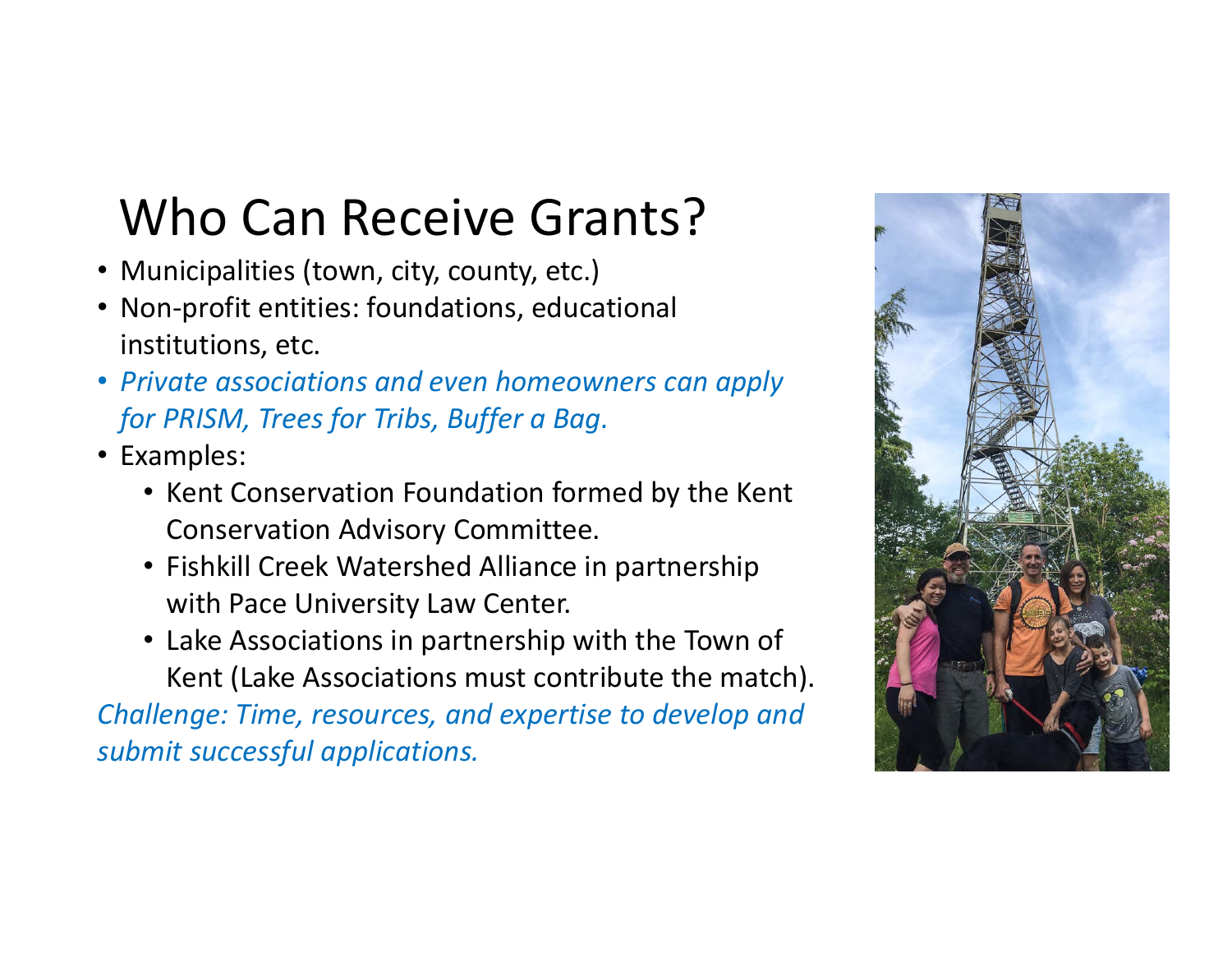## Role of Grant Writing Firm

- •Meet with client (Town) to discuss potential projects and priorities.
- •Research grant opportunities and summarize suggestions.
- • Ensure good fit between project and sponsor, assess likelihood of success.
- •Collect information needed for application from client.
- • Develop application (narrative, answers to questions, preliminary budget, justifications).
- •Provide template for letters of support.
- Upload the full submission and letters of support to online portal.
- • *Can address multiple priorities such a fire, police, parks and historic preservation, planning, water quality, environment, etc.*
- •*Outstanding return on investment.*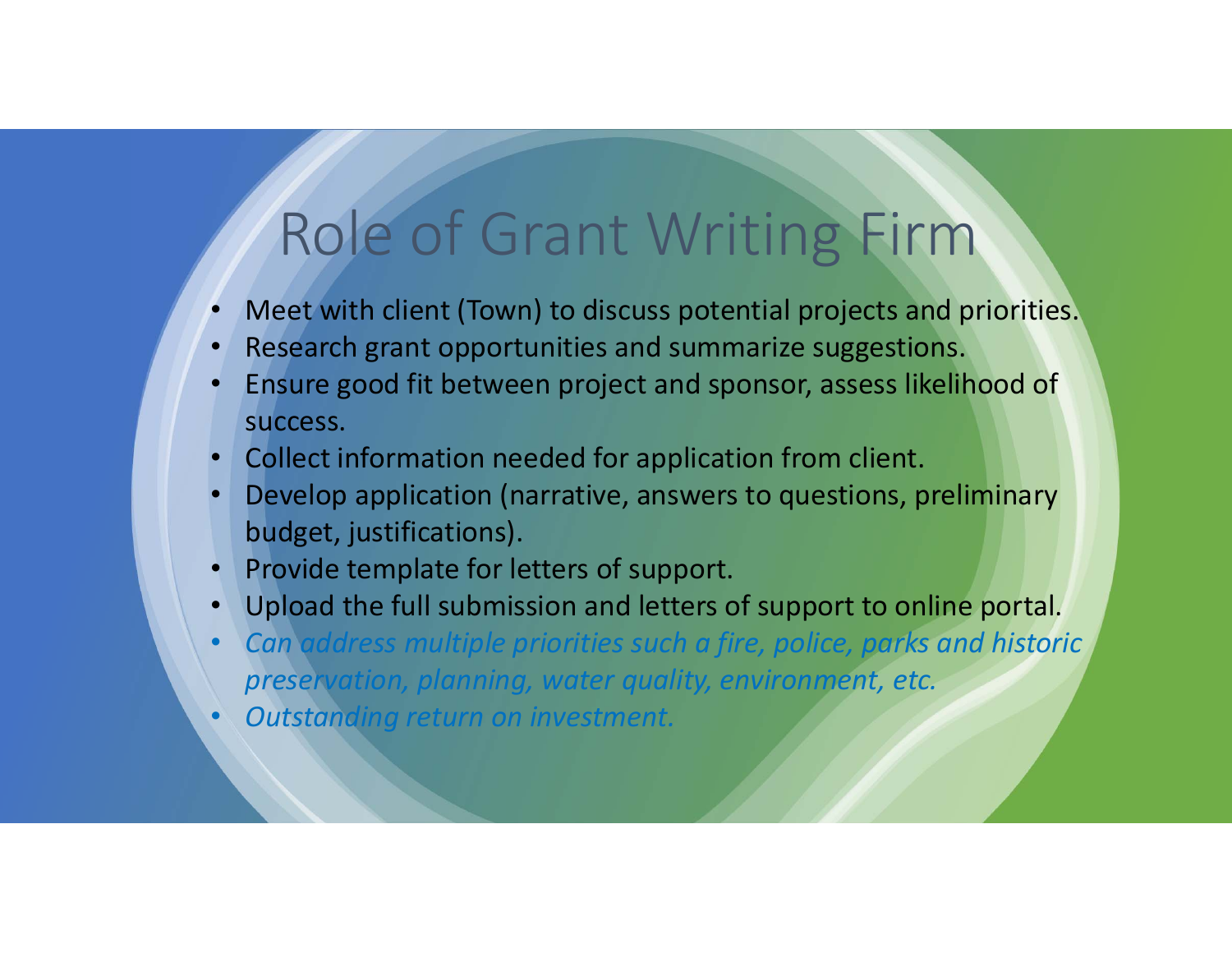#### Town Process

- • Discuss opportunities: benefits, logistics, and fiscal implications
- • Town must agree to cover the match (typically 10‐50%)
	- In-kind labor
	- Volunteer labor
	- Expenditure planned for current year or budgeted for the following year.
- *Define and communicate roles and responsibilities of town employees, consultants, and subcontractors.*
- $\subset$ *Town Board vote to approve submission of application.*
- •Supply information, obtain letters of support
- • If awarded: vote on Resolution of Acceptance, manage the grant.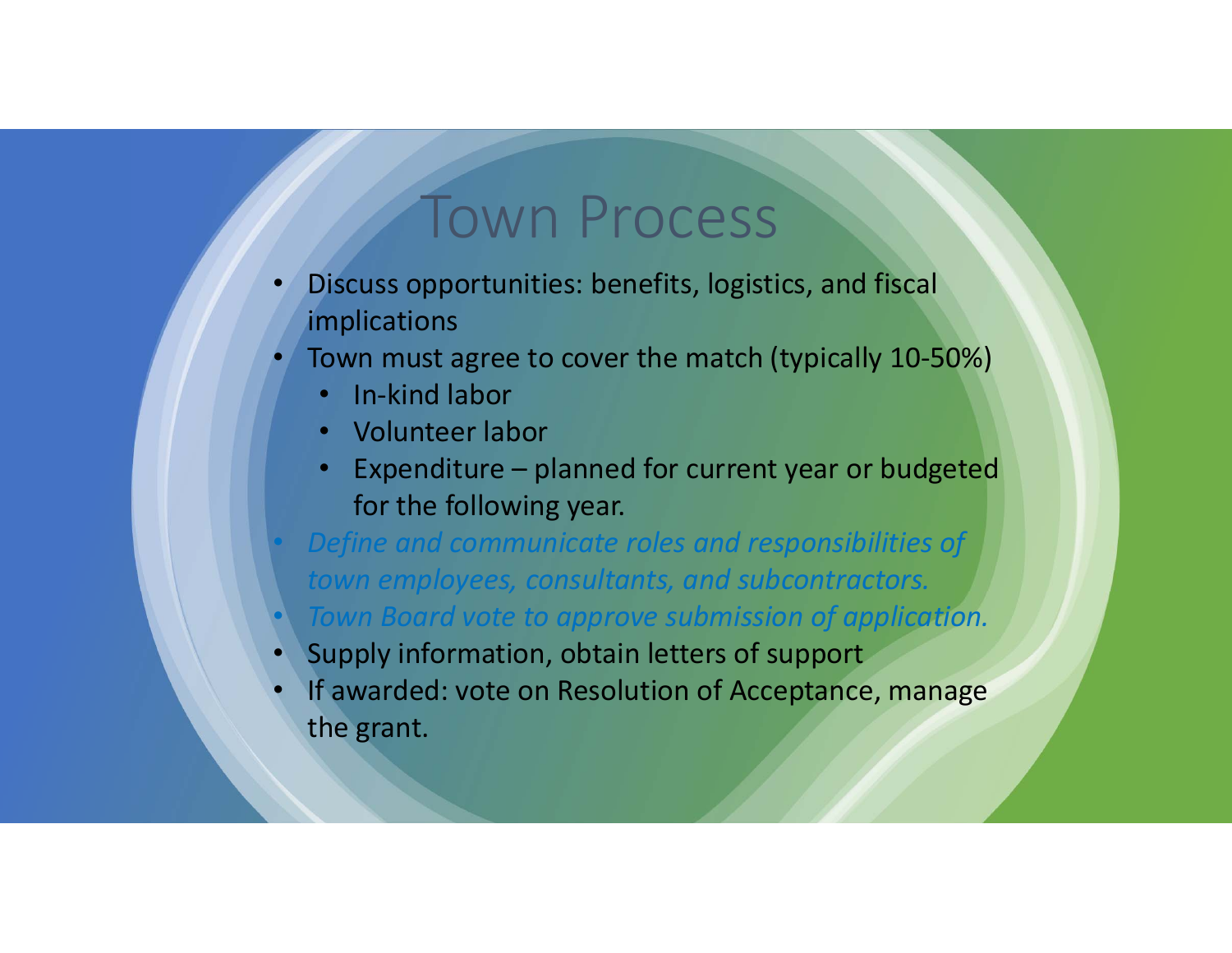#### Grants Management

- •Grant recipient is the "Contractor."
- •Review award letter (Celebrate!)
- $\bullet$  Submit required documents to sponsor (proof of insurance, non‐discrimination policy, MWBE, surveys, detailed workplan, detailed budget) as applicable.
- $\bullet$ Sign contract
- Submit quarterly progress reports:
	- Work accomplished
	- Volunteer/in kind labor hours
	- Expenditures contractual, salaries, equipment, etc.
- $\bullet$ Guide project/ oversee work of subcontractors.

*Grant budgets may include "overhead" for grants management.*



*Obtaining funding is just "the tip of the iceberg"!*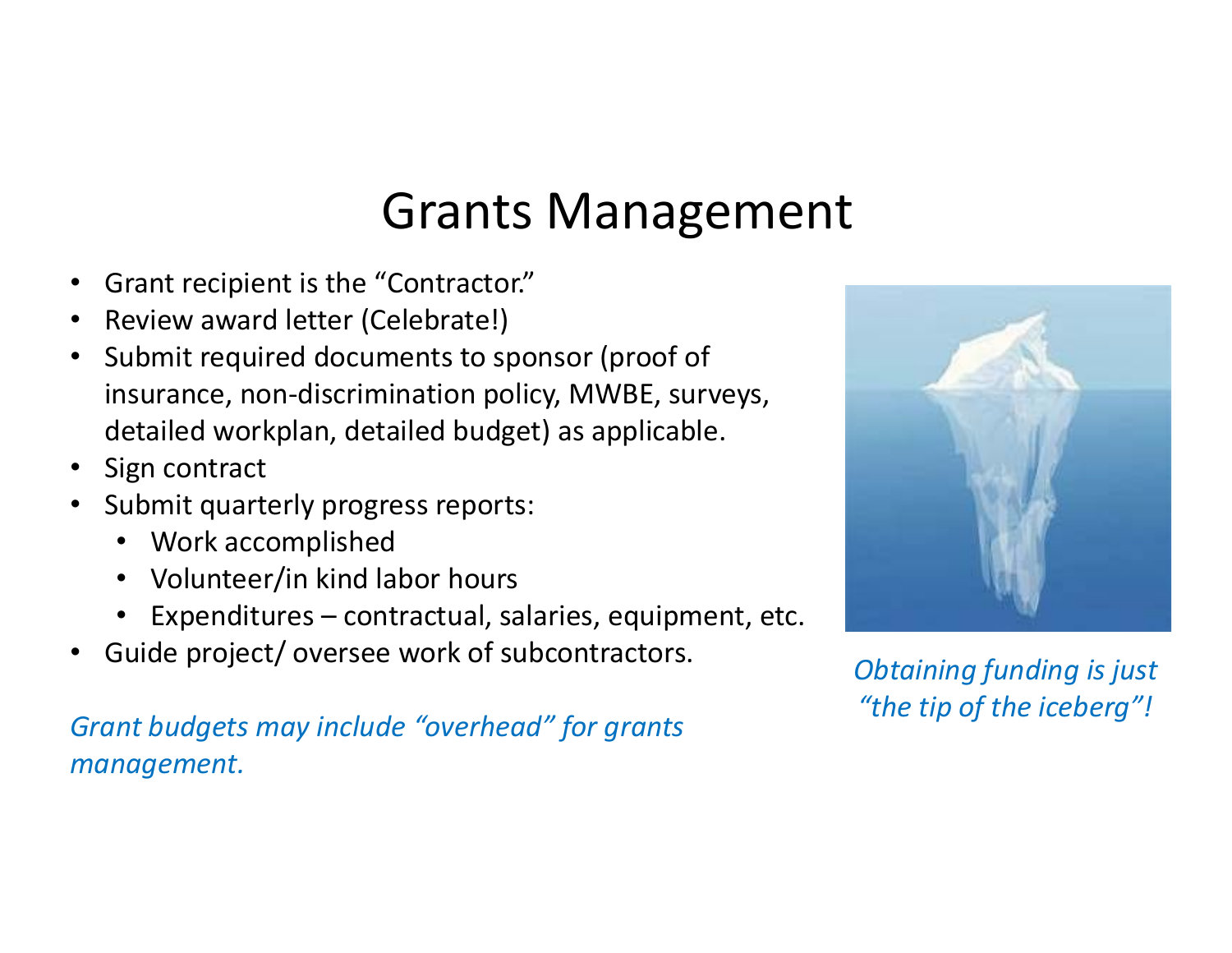#### Example: Natural Resources Inventory Grant

- Subcontract with Hudsonia.
- Match: Volunteer biologists performing biodiversity inventory.
- Steering committee: Two biologists/naturalists, KCAC Chair, two Town Board members, Environmental Consultant, Planning Board member, Planning Board alternate member, Town Historian, Kent Historical Society member, two Hudsonia staff members, one DEC staff member.
- Monthly meetings to guide the project, ensure the report will be maximally useful for planning, promote "buy-in."

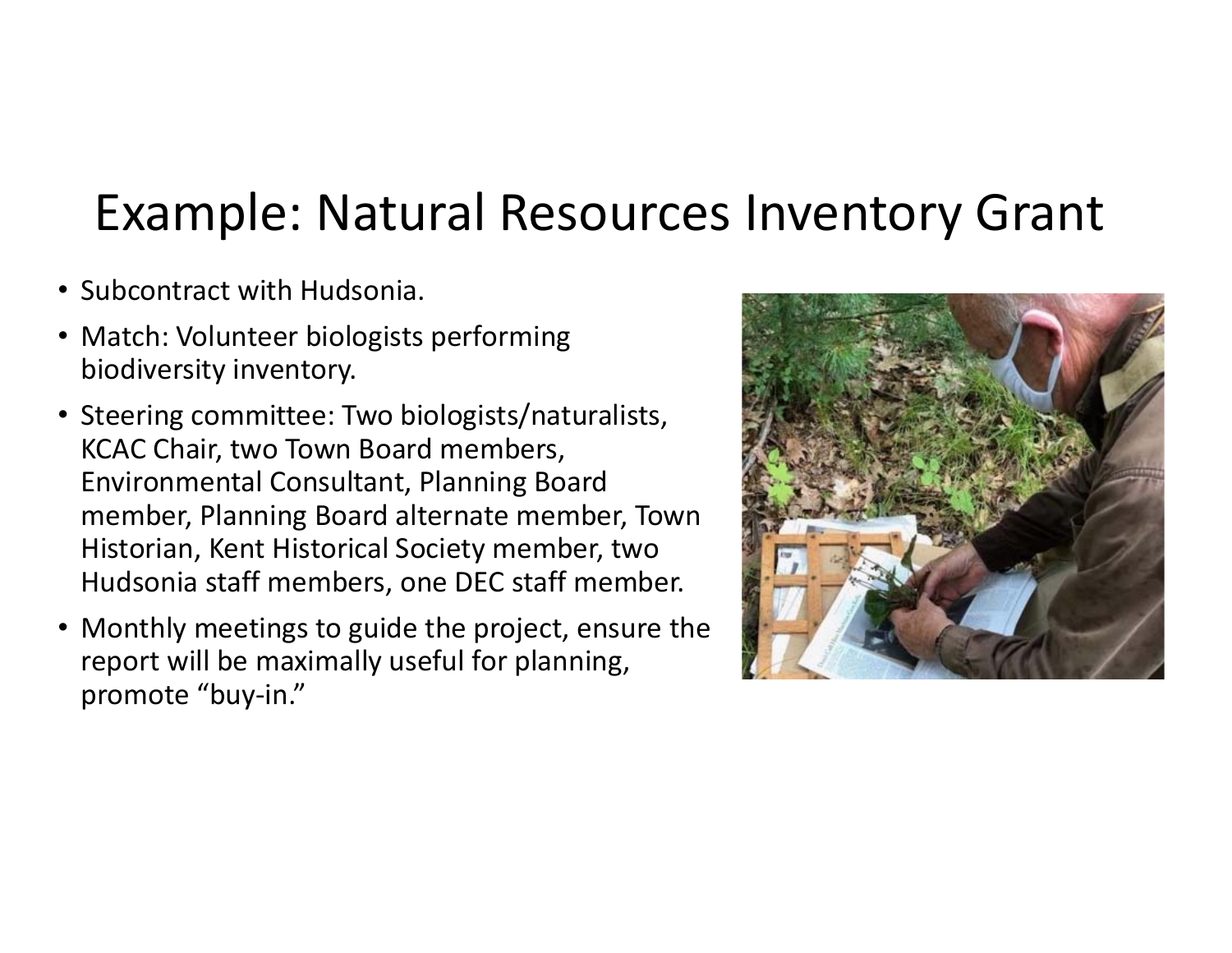#### "Bootstrapping"



- • Solving large problems requires large grants!
- First step often is an engineering study funded via a smaller grant.
- • *Water quality data are essential for documenting problems/establishing baseline.*
- Examples:
	- Lake Carmel Dam engineering study.
	- NEWIPCC study of Palmer Lake.
	- Streambank stabilization engineering studies: Lake Carmel and Seven Hills Lake.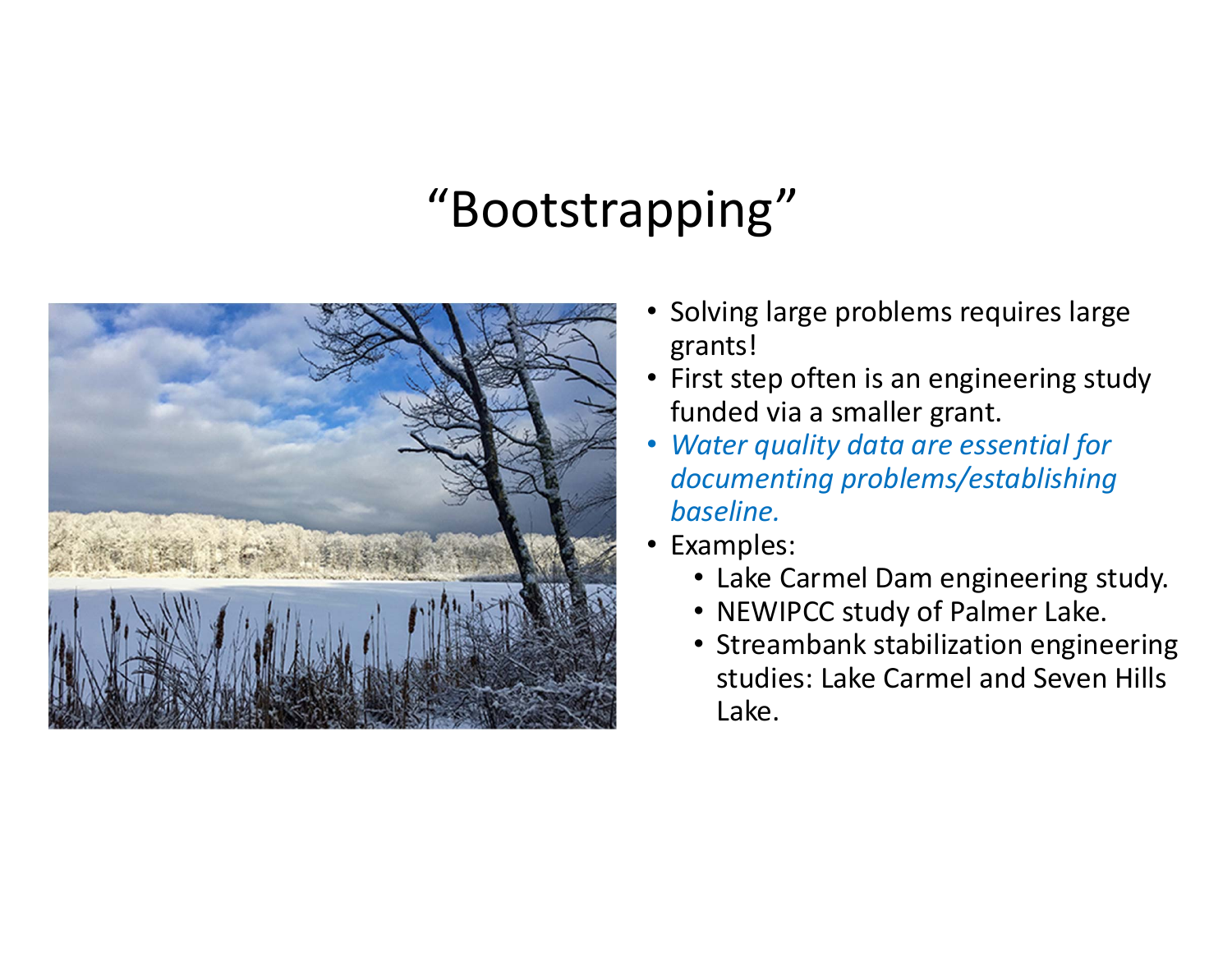#### Choosing Projects



- Aquatic invasives
- Shoreline invasives
- Harmful algae blooms
- Point source and non-point source pollution
- Stormwater management

*Decisions driven by lake conditions/data. Dialogue among lake association members, other associations, lake managers, environmental consultants, environmental organizations, municipalities, grant firm (if available), and sponsors is key.*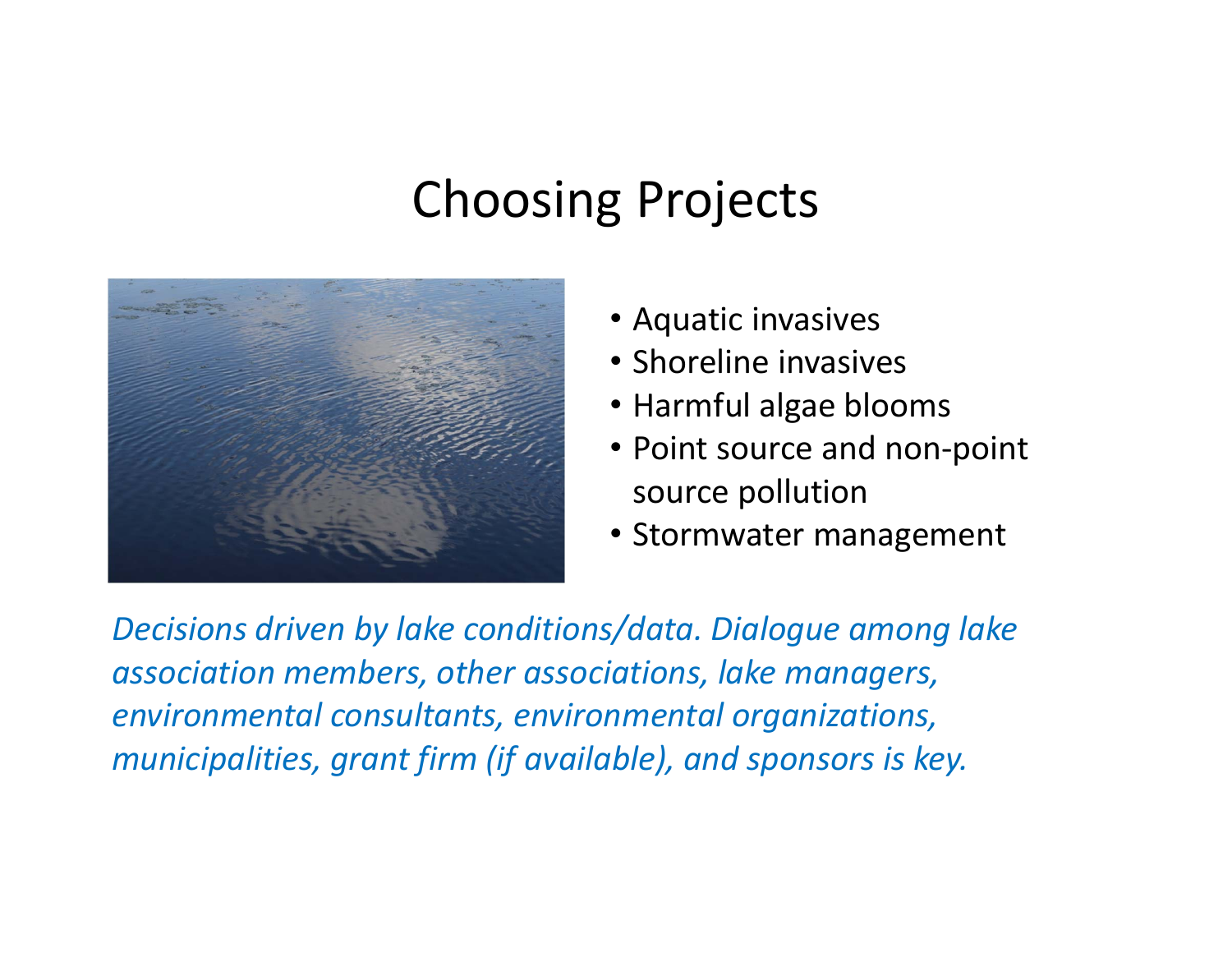#### What Can Lake Associations Do?

- Collaborate with other regional lake associations to share information and resources.
- Form partnerships with agencies that can receive grants.
- Become informed about funding opportunities and cycles (e.g., DEC seminars re grant opportunities).
- Obtain PRISM grants.
- Participate in Trees for Tribs and Buffer in a Bag
- *Engage in citizen science: CSLAP (Citizen Science lake Assessment Program), Adopt a Pipe, WAVE (Water Assessments by Volunteer Evaluators), etc. Documenting problems is a powerful means of justifying funding!*